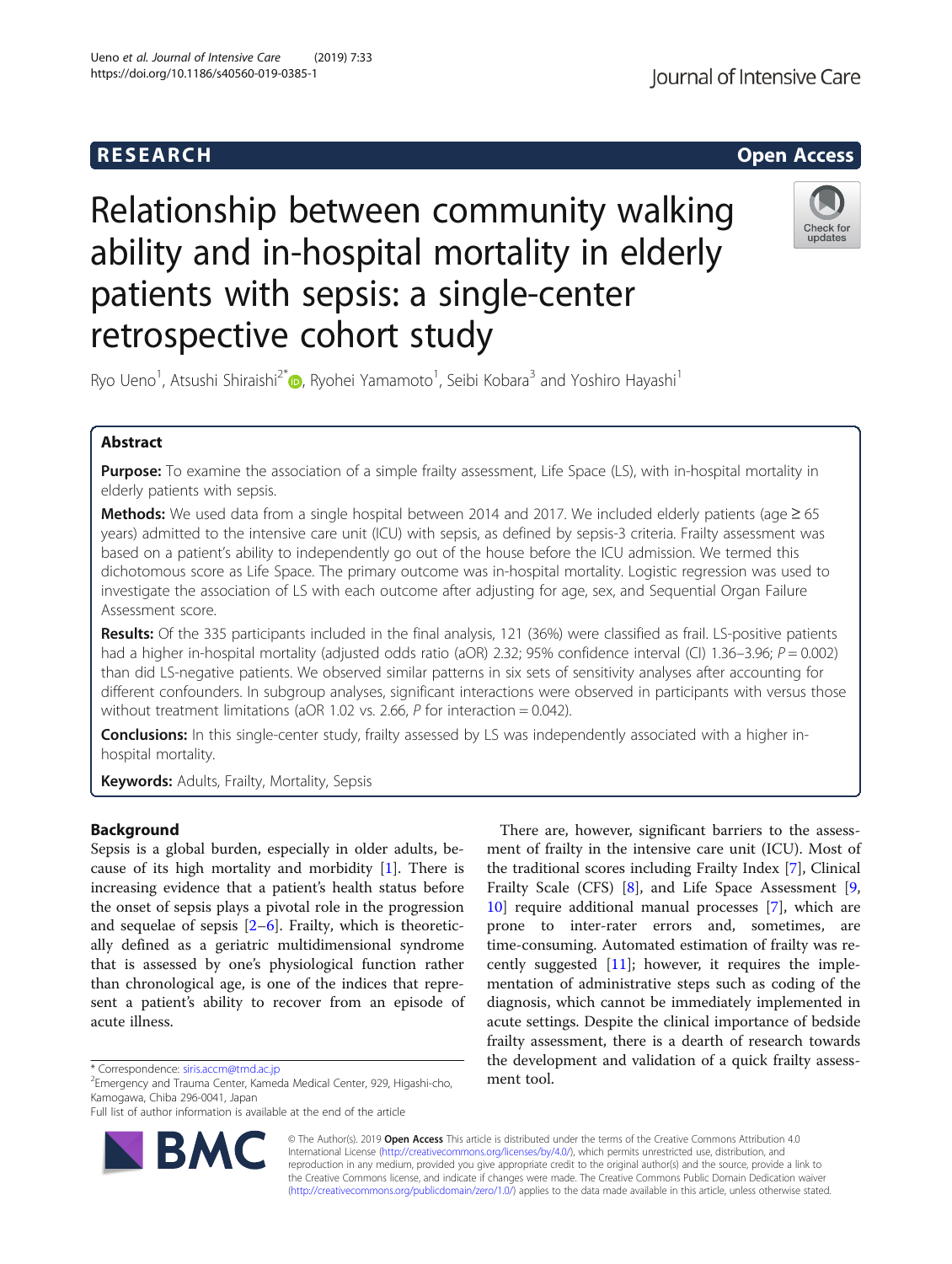In this context, we focused on a simplified frailty assessment framework based on a patient's ability to independently go out of the house and venture into the community. We termed this dichotomous score as Life Space (LS). We hypothesized a priori that LS is an independent risk factor of hospital mortality and conducted this single-center retrospective cohort study to investigate the association of LS with in-hospital mortality.

# Methods

# Study design

We conducted this single-center retrospective cohort study in a closed mixed-ICU system in a tertiary teaching hospital in a rural area in Japan, where the population aging rate (age  $\geq 65$  years) was > 30%. This study was reviewed and approved by the Kameda Medical Center's Institutional Review Board. The committee waived the requirement for informed consent for all subjects enrolled in this study due to the retrospective design of the study. This study was conducted in accordance with the STROBE guidelines [\[12](#page-6-0)] for reporting.

# Study population

All consecutive patients aged 65 years or older and admitted to the ICU between September 2014 and January 2017 with a diagnosis of sepsis, which was retrospectively confirmed by trained intensive care physicians using sepsis-3 criteria [[13\]](#page-6-0), were included. Patients who developed sepsis after the ICU admission were excluded. We excluded patients who underwent elective surgeries or stayed in the ICU for < 24 h because it was unlikely that the frailties of those patients were assessed in the ICU by physiotherapists.

## Data collection

We collected the following data: age, sex, admission category (medical or emergency surgery), septic shock (defined by sepsis-3 criteria [[13\]](#page-6-0)), previous ICU admission, Charlson Comorbidity Index [[14\]](#page-6-0), treatment limitations (limitations in providing ICU-specific life-sustaining therapies such as cardiopulmonary resuscitation, mechanical ventilation, and vasopressors or renal replacement therapy), and the site of infection (abdominal, respiratory, urinary, and others). The severity of a patient's status was assessed using the Acute Physiology and Chronic Health Evaluation (APACHE) II score [\[15](#page-6-0)], Simplified Acute Physiology Score (SAPS) II [\[16](#page-6-0)], and Sequential Organ Failure Assessment (SOFA) score [\[17](#page-6-0)]. The SOFA score was manually calculated at the time of ICU admission. We also collected data regarding the use of mechanical ventilation and administration of noradrenaline and/or corticosteroids.

#### Frailty assessment

Frailty was initially assessed using Life Space Level (LSL). LSL is a component of the Life Space Assessment Score [[10\]](#page-6-0), which is widely used in the functional assessment of elderly patients [[18](#page-6-0)–[20](#page-6-0)]. LSL was scored by asking a patient how far he/she could move independently without limitations before the onset of the symptoms of critical illnesses, and it ranged from one's bedroom  $(score = 0)$  to one's town  $(score = 5)$ . Physiotherapists with at least 5 years of clinical experience collected it on the first day of rehabilitation, which is usually within 24–48 h of ICU admission. If a patient was unable to provide this information, LSL was estimated on the basis of an interview with his/her family. We retrospectively collected these LSL scores from the physiotherapy electronic health records and categorized the patients into two groups: those who cannot go out of their houses  $(LSL = 0 \text{ or } 1)$  were categorized in the "limited" group, while all others were categorized in the "unlimited" group (LSL  $\geq$  2). We named this dichotomous score as Life Space (LS) (Fig. [1\)](#page-2-0).

# Outcome measurement

The primary outcome was in-hospital mortality. Secondary outcomes included 28-day and 90-day mortalities. All patients were followed up by the respective ICU doctors after 3 months of the ICU admission by electronic health record review.

# Statistical methods

We compared the characteristics of patients in the limited and unlimited groups using the chi-square or Wilcoxon signed rank test, as appropriate. A logistic regression model adjusted for age, sex, and SOFA score on admission to the ICU was used to investigate the association between LS and each outcome. A set of potential confounders was chosen a priori based on the clinical plausibility and previous studies [[4](#page-6-0), [5,](#page-6-0) [13,](#page-6-0) [21\]](#page-6-0). LS was unlikely to be measured in severely sick patients since they were unlikely to be assessed by physiotherapists; therefore, we assumed that these study variables were missing at random [[22\]](#page-6-0). We imputed the missing values using the R package "mice" [[23\]](#page-6-0). A hundred datasets were created after 50 iterations for each value. Point and interval estimates were combined using Rubin's rule [[22\]](#page-6-0).

Sensitivity analyses included several logistic regression models to assess the robustness of the primary analysis. The models were adjusted as follows: model 1 for age, sex, LS, SOFA score, and Charlson Comorbidity Index; model 2 for age, sex, LS, SOFA score, and admission category; model 3 for age, sex, LS, SOFA score, Charlson Comorbidity Index, and admission category; model 4 for age, sex, LS, and APACHE II score; and model 5 for age, sex, LS,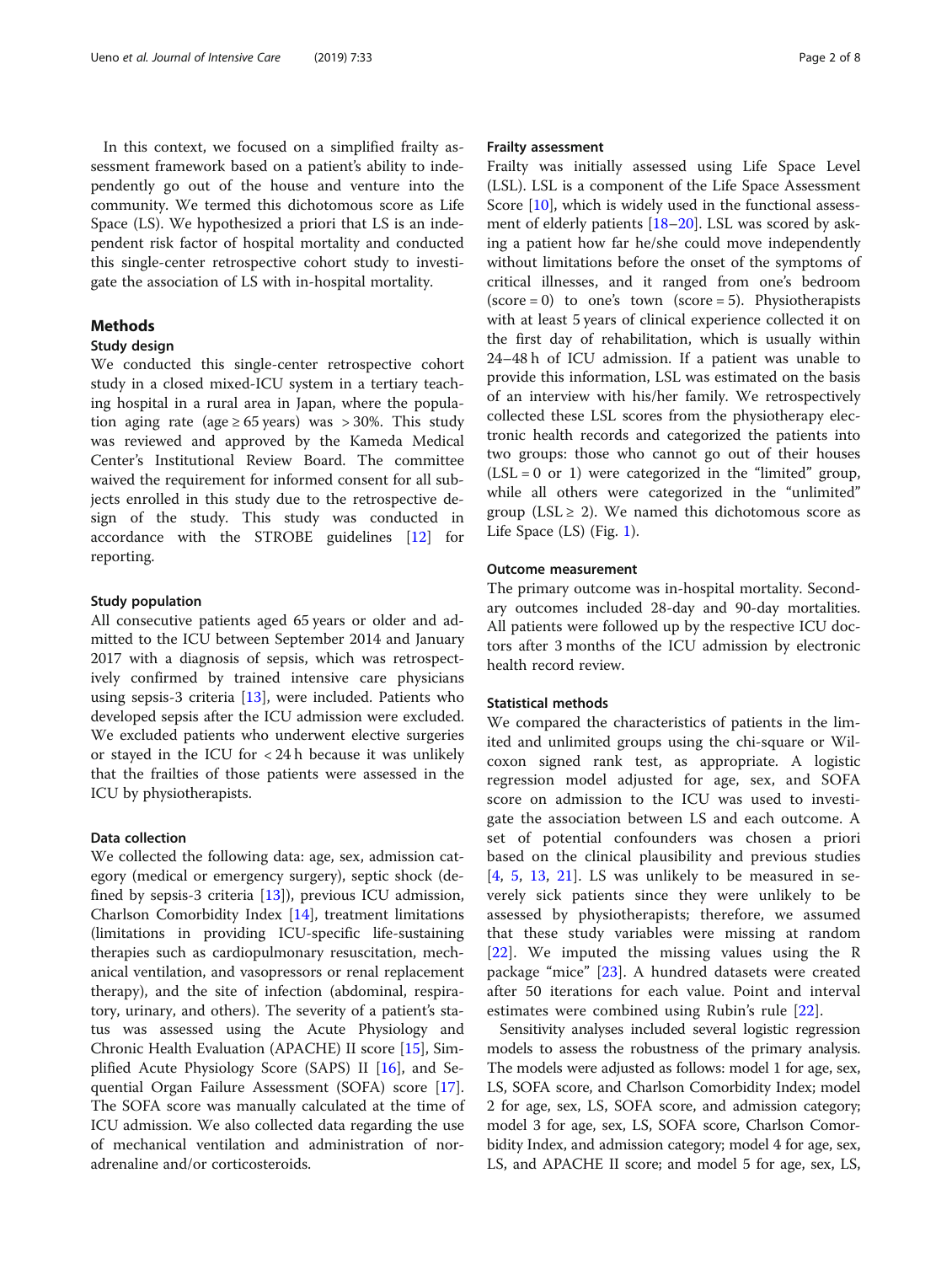<span id="page-2-0"></span>

and SAPS II. Next, we repeated the analyses with generalized estimating equations (GEE) in order to account for the potential clustering of cases of sepsis within each source of infection. Additionally, to assess the heterogeneity of the different levels of treatment, we conducted subgroup analysis of patients with and without treatment limitations and patients with age more than, equal to, or less than 80 years. Finally, we conducted a complete case analysis to ensure the robustness of the multiple imputations. Categorical variables were expressed as percentages, whereas continuous variables were described as means (± standard deviations (SDs)). A two-sided  $P$  value less than 0.05 was considered to indicate statistical significance. The analyses were performed using R software, version 3.3.2 (The R Foundation for Statistical Computing, Vienna, Austria).

# Results

# Patient characteristics

Overall, 3103 patients were admitted to the intensive care unit within the study period; 501 patients with a diagnosis of sepsis were included in this study. Of

these, 135 were excluded because their age was  $< 65$ years, 15 were excluded because of elective surgeries, and 15 were excluded because their duration of ICU stay was < 24 h. Finally, 335 patients were included in the analyses (Fig. 2). Of these, 121 patients were categorized in the limited group based on LS. Compared with the unlimited group, the patients in the limited group were significantly older (80 vs. 77 years,  $P \lt \sqrt{P}$ 0.001) and had higher APACHE II score (23 vs. 21, p  $= 0.043$ ), more frequent use of vasopressors (72.7% vs. 61.2%,  $P = 0.045$ ) and corticosteroids (37.2% vs. 19.2%,  $P < 0.001$ ), and more frequent treatment limitations (i.e., do-not-resuscitate, do-not-dialyze, and do-not-intubate) (32.2% vs.  $14.5\%$ ,  $P < 0.001$ ). These patients with limited function had higher in-hospital mortality (45.5% vs. 24.8%, P < 0.001), 28-day mortality (35.5% vs. 15.4%,  $P < 0.001$ ), and 90-day mortality (47.9% vs. 24.8%,  $P < 0.001$ ). Other patient characteristics are summarized in Table [1.](#page-3-0) Our dataset had the following missing values: LS in 79 patients, 90-day mortality in 35 patients, and 28-day mortality in 5 patients.

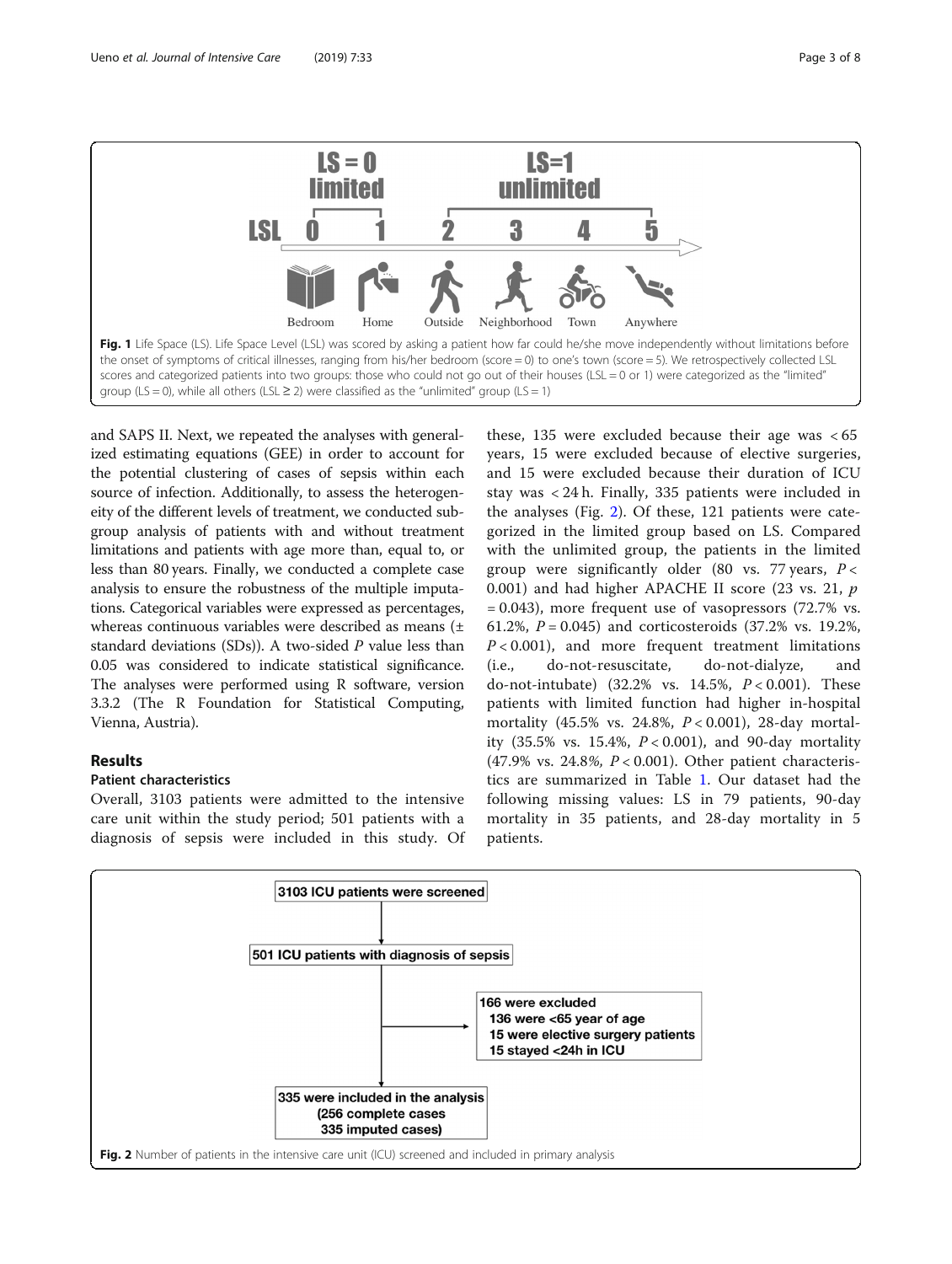<span id="page-3-0"></span>Table 1 Baseline characteristics of elderly patients in the intensive care unit (ICU) with sepsis

| Variable      |                                        | Limited group $(N = 121)$ | Unlimited group $(N = 214)$ | $P$ value |
|---------------|----------------------------------------|---------------------------|-----------------------------|-----------|
| Demographics  | Age, years (mean [SD])                 | 80 (6.90)                 | 77 (7.32)                   | < 0.001   |
|               | Male sex, $n$ $(\%)$                   | 75 (62.0)                 | 150 (70.1)                  | 0.162     |
|               | Admission category, n (%)              |                           |                             | 1         |
|               | Medical                                | 93 (76.9)                 | 164 (76.6)                  |           |
|               | Emergency surgery                      | 28 (23.1)                 | 50 (23.4)                   |           |
|               | Septic shock, n (%)                    | 81 (66.9)                 | 116 (54.2)                  | 0.031     |
|               | Previous ICU admission, n (%)          | 8(6.6)                    | 21 (9.8)                    | 0.424     |
|               | APACHE II score (mean [SD])            | 23 (8.79)                 | 21 (7.89)                   | 0.043     |
|               | SAPS II (mean [SD])                    | 53 (18.44)                | 50 (16.0)                   | 0.094     |
|               | SOFA score (mean [SD])                 | 9(3.56)                   | 8(3.73)                     | 0.081     |
|               | Charlson Comorbidity Index (mean [SD]) | 3(2.24)                   | 2(2.00)                     | 0.082     |
|               | Treatment limitation*, n (%)           | 39 (32.2)                 | 31 (14.5)                   | < 0.001   |
|               | Site of infection, n (%)               |                           |                             | 0.027     |
|               | Abdominal                              | 35 (28.9)                 | 68 (31.8)                   |           |
|               | Respiratory                            | 36 (29.8)                 | 68 (31.8)                   |           |
|               | Urinary                                | 30 (24.8)                 | 30 (14.0)                   |           |
|               | Others                                 | 9(7.4)                    | 35 (16.4)                   |           |
|               | Unknown                                | 11(9.1)                   | 13(6.1)                     |           |
|               | FIM (mean [SD])                        | 37 (22.6)                 | 55 (28.8)                   | < 0.001   |
|               | Barthel Index (mean [SD])              | 12 (19.8)                 | 25 (29.7)                   | < 0.001   |
| Interventions | Mechanical ventilation, n (%)          | 53 (43.8)                 | 93 (43.5)                   | 1         |
|               | Noradrenaline use, n (%)               | 88 (72.7)                 | 131 (61.2)                  | 0.045     |
|               | Corticosteroid use, n (%)              | 45 (37.2)                 | 41 (19.2)                   | < 0.001   |

SD standard deviation, APACHE Acute Physiology and Chronic Health Evaluation, SAPS Simplified Acute Physiology Score, SOFA Sequential Organ Failure Assessment, FIM Functional Independence Measure

Limitation in the provision of ICU-specific life-sustaining therapies (e.g., cardiopulmonary resuscitation, mechanical ventilation, use of vasopressors, and renal replacement therapy) documented in the medical records

Association between frailty and mortality in elderly adults Table 2 summarizes the adjusted associations between LS and each outcome. LS was associated with higher in-hospital mortality after adjustment for age, sex, and SOFA score (adjusted odds ratio (aOR) 2.32; 95% confidence interval (CI)  $1.36-3.96$ ;  $P = 0.002$ ). This finding was consistent in the secondary outcomes as well; LS was an independent risk factor of 28-day mortality (aOR 3.47; 95% CI 1.87–6.46; P < 0.001) and 90-day mortality  $(aOR 2.56; 95\% CI 1.46-4.47; P = 0.002).$ 

Table 2 Multivariate analysis of Life Space with primary and secondary outcomes

|                       | Adjusted OR (95% CI) | $P$ value |
|-----------------------|----------------------|-----------|
| In-hospital mortality | $2.32(1.36 - 3.96)$  | 0.002     |
| 28-day mortality      | $3.47(1.87 - 6.46)$  | < 0.001   |
| 90-day mortality      | $2.56(1.46 - 4.47)$  | 0.001     |

Adjusted for age, sex, and SOFA score

OR odds ratio, CI confidence interval, SOFA Sequential Organ Failure Assessment

# Sensitivity analysis

In the sensitivity analysis, the association between LS and in-hospital mortality remained similar in various multivariate analyses (Fig. [3\)](#page-4-0). In the complete case analysis, however, we found no significant associations between LS and in-hospital mortality (aOR 1.43; 95% CI 0.76–2.69;  $P = 0.267$ ). In addition, supplemental analyses to assess association of LS and the study outcome were shown (Additional file [1:](#page-5-0) Table S1 and S2). In the subgroup analysis, significant interactions were observed between participants with treatment limitations (aOR 1.02; 95% CI 0.31–3.41) and those without (aOR 2.66; 95% CI 1.39– 5.08) ( $P = 0.042$ ). No significant interactions were observed in participants divided on the basis of age (Fig. [4](#page-4-0)).

# **Discussion**

In this retrospective study, we investigated 335 elderly ICU patients with sepsis to investigate the association between in-hospital mortality and LS. Multivariate analysis identified LS as an independent risk factor of in-hospital mortality. This association was consistent in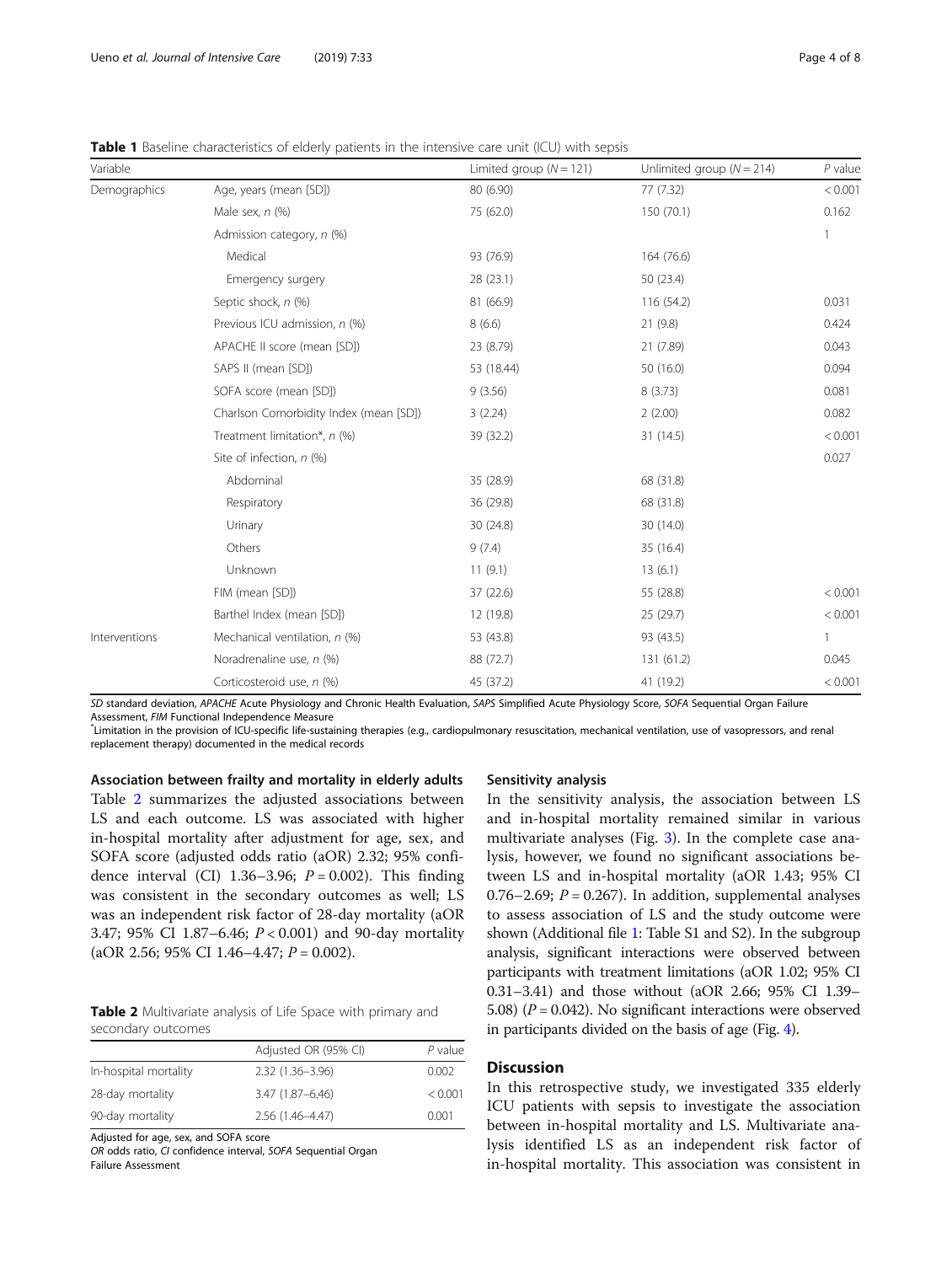<span id="page-4-0"></span>

multiple sensitivity analyses with different statistical assumptions. To the best of our knowledge, this is the first investigation to develop and evaluate such a straightforward assessment of frailty in patients with sepsis in ICU settings.

Recently, there has been a growing understanding that frailty may be a more robust predictor of vulnerability than chronological age alone [\[24](#page-6-0)]. Several studies have reported that frailty is associated with both poor short-term [\[2,](#page-6-0) [5](#page-6-0), [25](#page-6-0)–[27](#page-6-0)] and long-term [\[3](#page-6-0), [4](#page-6-0), [28](#page-6-0)–[30](#page-6-0)] outcomes in patients in the ICU. Therefore, several statements support the use of frailty in the triage [[31](#page-6-0)– [36\]](#page-6-0), as an entrance to the ICU, while making decisions with respect to treatment limitations [[37\]](#page-6-0), as an exit from the ICU. Though there is a growing demand for bedside assessment of frailty [[24\]](#page-6-0), only a few scores have been developed for such acute care settings. Even the most widely investigated scores, such as Frailty Index [\[7](#page-6-0)] and CFS [[8\]](#page-6-0), require additional manual steps and training, which could be substantial hurdles against their implementation in acute settings. In this context, several studies have investigated the utility of quick bedside assessments of frailty such as handgrip strength (HGS) [[38\]](#page-6-0), mid-arm circumference [[39](#page-7-0)], and quadriceps muscle thickness [[40\]](#page-7-0). Of these, HGS is one of the most widely investigated assessment tools. One multicenter prospective cohort study reported a strong positive association between HGS and in-hospital mortality in intubated patients in the ICU [\[38](#page-6-0)]. However, HGS is different from other frailty assessment tools in that it measures the physiological weakness during the ICU admission rather than that before the onset of critical illness. Additionally, there is no standardized protocol for the measurement of HGS, which obstructs the integration of multiple evidences into practice [[41](#page-7-0)]. Overall, we are yet to find the ideal bedside assessment test of frailty in the ICU.

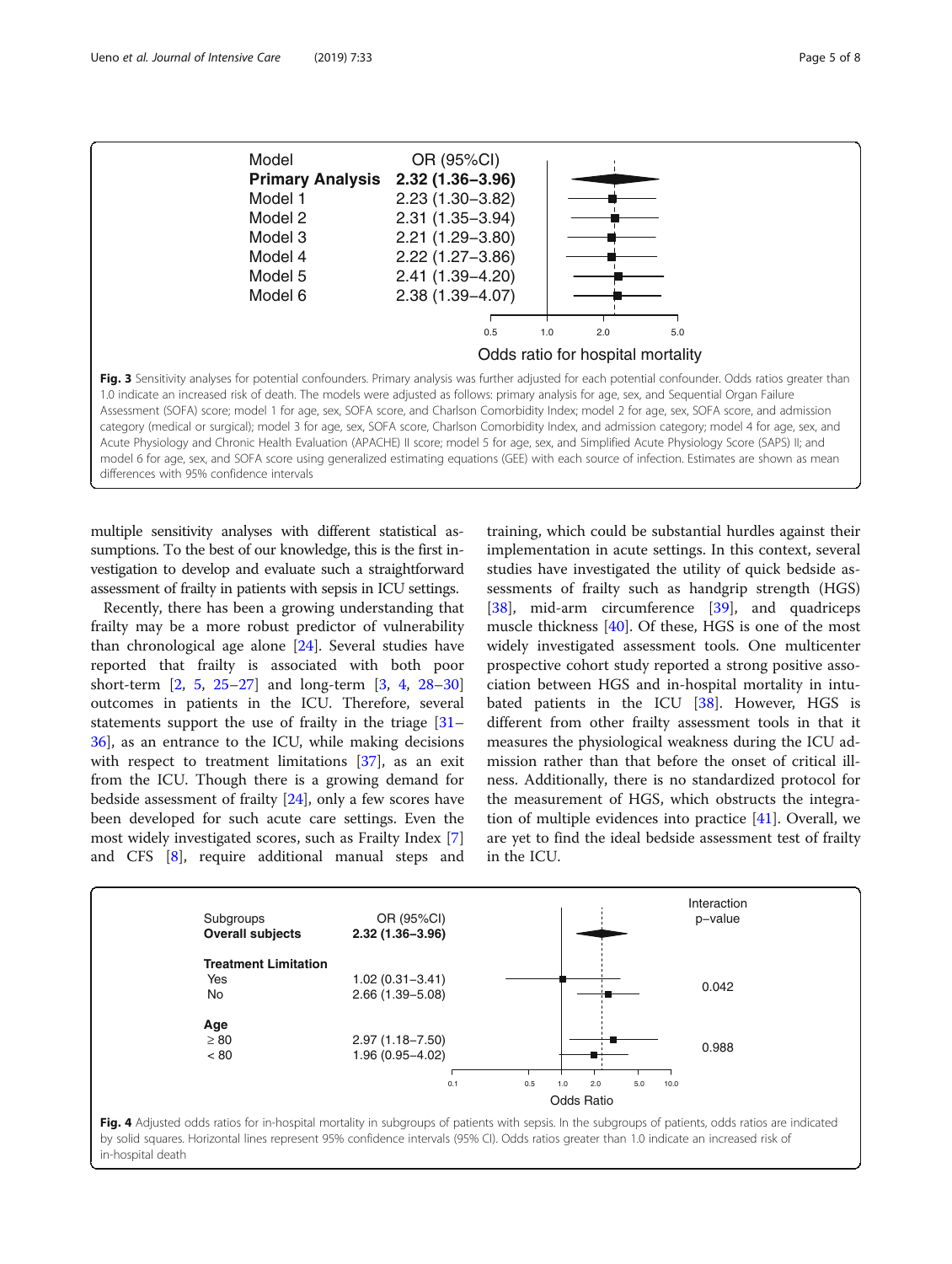<span id="page-5-0"></span>The advantages of LS are its simplicity and objectivity, which are essential in clinical use. Additionally, consistent with the results of the aforementioned trials with other frailty assessment tools [[2,](#page-6-0) [5](#page-6-0), [25](#page-6-0)–[27,](#page-6-0) [38](#page-6-0)], LS was an independent risk factor of in-hospital mortality in our analysis. Of note, we also found that the association between frailty and mortality was influenced by the presence of treatment limitations, i.e., patients with treatment limitations had high aOR of death regardless of their frailty status. We can posit that this interaction might be a result of the different treatment approaches; however, our data and analyses were not conclusive enough to prove it. Further studies are needed to validate our findings.

# Limitations

Our study had several potential limitations. First, LS data were not available in approximately a quarter of our patients. An interview with the physiotherapists involved in this study revealed that LS was missing in the following three types of patients: (1) critically unstable patients without rehabilitation orders, (2) transferred patients without rehabilitation orders, and (3) unconscious or agitated patients without family members available. This observation supports a systematic relationship between the propensity of missing values and the observed severity data (missing at random); therefore, we supported the results of our first imputation using mice rather than the results of complete case analysis, which assumes no relationship between the missing data and observed data (missing completely at random). Our results were not robust enough to conclusively affirm our hypothesis; however, they were persuasive enough to facilitate further investigation into the prospective assessment of LS.

Second, the inter-rater reliability of LS was not completely confirmed. Theoretically, an inter-rater error is possible in our dataset because we did not comprehensively define LS when the physiotherapists collected the data. Clinically, however, the probability of such an error is small. Whether one can individually go out of the house is a simple and objective question. We decided a priori to avoid using the six categories of functional assessment of LS for the sake of better inter-rater reliability. These approaches minimized the likelihood of such an error.

Third, the results of this single-center study could be prone to information bias, i.e., an unblinded association between the index test (LS) and the study outcome. However, LS was measured within 48 h of ICU admission, independent of the outcome measurement; therefore, any interaction between LS and the outcomes was minimized.

Forth, we could not directly compare LS with other frailty measurements such as Frailty Index and CFS.

Finally, we could not measure the long-term outcomes in patients with limited function. Recent studies [\[28](#page-6-0), [29](#page-6-0)] have reported a strong correlation between pre-hospital frailty and long-term outcomes such as cognitive function and mortality. LS should also be assessed in this context in future trials.

# Conclusion

In this single-center study that included 335 elderly adults with sepsis, LS was associated with in-hospital mortality. This association persisted across the sensitivity analyses with multiple statistical assumptions. Our findings can be utilized in the development of a quick frailty assessment tool.

# Additional file

[Additional file 1:](https://doi.org/10.1186/s40560-019-0385-1) Table S1. Prediction ability of the reference and LS models for in-hospital mortality. Table S2 Propensity-match analysis\* of Life Space with primary and secondary outcomes. (DOCX 15 kb)

#### Abbreviations

APACHE II score: Acute Physiology and Chronic Health Evaluation II score; CFS: Clinical Frailty Scale; CI: Confidence interval; GEE: Generalized estimating equations; HGS: Hand grip strength; ICU: Intensive care unit; LS: Life Space; LSL: Life Space Level; OR: Odds ratio; SAPS II: Simplified Acute Physiology Score II; SD: Standard deviations; SOFA: Sequential Organ Failure Assessment

#### Acknowledgements

We would like to thank all our colleagues in the intensive care unit of Kameda Medical Center for the data collection. We would also like to thank Dr. Kazuki Yoshida and Dr. Gibo Koichiro for their guidance regarding the statistic inputs.

# Funding

This study did not receive any specific grant from funding agencies in the public, commercial, or not-for-profit sectors. RU is supported by the Masason Foundation (MF) and has received a grant from MF. MF has not contributed to the study design, collection, management, analysis, and interpretation of data; the manuscript preparation; or the decision to submit the report for publication.

#### Availability of data and materials

The data supporting the findings of this study are available from the corresponding author on reasonable request.

#### Authors' contributions

RU has complete access to the data in the study and takes responsibility for the integrity of the data. RU, AS, and RY contributed to the study concept and design. RU, RY, and SK contributed to the acquisition of data. RU, AS, RY contributed to the analysis and interpretation of data. RU drafted the manuscript. AS, RY, SK, and YH are responsible for the critical revision of the manuscript for important intellectual content. All authors read and approved the final manuscript.

# Ethics approval and consent to participate

This study was reviewed and approved by the Kameda Medical Center's Institutional Review Board. The committee waived the requirement for informed consent due to the retrospective design of the study.

#### Consent for publication

Not applicable

#### Competing interests

The authors declare that they have no competing interests.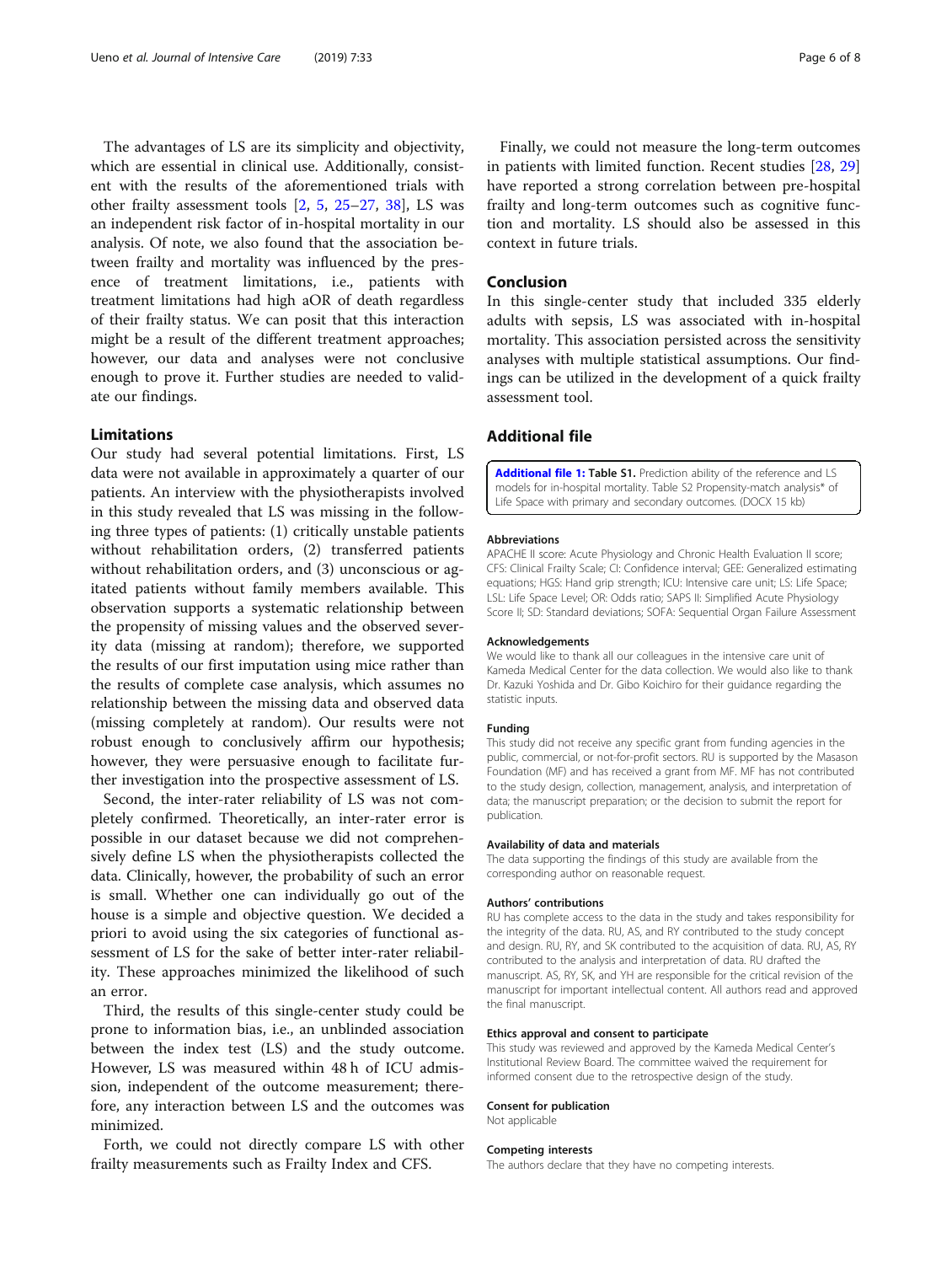# <span id="page-6-0"></span>Publisher's Note

Springer Nature remains neutral with regard to jurisdictional claims in published maps and institutional affiliations.

#### Author details

<sup>1</sup>Department of Intensive Care Medicine, Kameda Medical Center, 929, Higashi-cho, Kamogawa, Chiba 296-0041, Japan. <sup>2</sup>Emergency and Trauma Center, Kameda Medical Center, 929, Higashi-cho, Kamogawa, Chiba 296-0041, Japan. <sup>3</sup>Department of Rehabilitation, Kameda Medical Center, 929, Higashi-cho, Kamogawa, Chiba 296-0041, Japan.

#### Received: 30 January 2019 Accepted: 26 April 2019 Published online: 21 May 2019

#### References

- 1. Martin GS, Mannino DM, Moss M. The effect of age on the development and outcome of adult sepsis. Crit Care Med. 2006;34:15–21. [https://doi.org/](https://doi.org/10.1097/01.CCM.0000194535.82812.BA) [10.1097/01.CCM.0000194535.82812.BA.](https://doi.org/10.1097/01.CCM.0000194535.82812.BA)
- 2. Muscedere J, Waters B, Varambally A, Bagshaw SM, Boyd JG, Maslove D, et al. The impact of frailty on intensive care unit outcomes : a systematic review and meta-analysis. Intensive Care Med. 2017;43:1105–22. [https://doi.](https://doi.org/10.1007/s00134-017-4867-0) [org/10.1007/s00134-017-4867-0](https://doi.org/10.1007/s00134-017-4867-0).
- 3. Bagshaw SM, Stelfox HT, McDermid RC, Rolfson DB, Tsuyuki RT, Baig N, et al. Association between frailty and short- and long-term outcomes among critically ill patients: a multicentre prospective cohort study. Can Med Assoc J. 2014;186:E95–102. <https://doi.org/10.1503/cmaj.130639>.
- 4. Le Maguet P, Roquilly A, Lasocki S, Asehnoune K, Carise E, Saint Martin M, et al. Prevalence and impact of frailty on mortality in elderly ICU patients: a prospective, multicenter, observational study. Intensive Care Med. 2014;40: 674–82. <https://doi.org/10.1007/s00134-014-3253-4>.
- 5. Flaatten H, de Lange DW, Morandi A, Andersen FH, Artigas A, Bertolini G, et al. The impact of frailty on ICU and 30-day mortality and the level of care in very elderly patients (≥ 80 years). Intensive Care Med. 2017;43:1–9. [https://](https://doi.org/10.1007/s00134-017-4940-8) [doi.org/10.1007/s00134-017-4940-8](https://doi.org/10.1007/s00134-017-4940-8).
- 6. Shears M, Takaoka A, Rochwerg B, Bagshaw SM, Johnstone J, Holding A, et al. Assessing frailty in the intensive care unit: a reliability and validity study. J Crit Care. 2018;45:197–203. [https://doi.org/10.1016/j.jcrc.2018.02.004.](https://doi.org/10.1016/j.jcrc.2018.02.004)
- 7. Singh I, Gallacher J, Davis K, Johansen A, Eeles E, Hubbard RE. Predictors of adverse outcomes on an acute geriatric rehabilitation ward. Age Ageing. 2012;41:242–6. [https://doi.org/10.1093/ageing/afr179.](https://doi.org/10.1093/ageing/afr179)
- 8. Rockwood K, Song X, MacKnight C, Bergman H, Hogan DB, McDowell I, et al. A global clinical measure of fitness and frailty in elderly people. CMAJ. 2005;173:489–95. <https://doi.org/10.1503/cmaj.050051>.
- Peel C, Sawyer Baker P, Roth DL, Brown CJ, Brodner EV, Allman RM. Assessing mobility in older adults: the UAB Study of Aging Life-Space Assessment. Phys Ther. 2005;85:1008–119.
- 10. Baker PS, Bodner EV, Allman RM. Measuring life-space mobility in community-dwelling older adults. J Am Geriatr Soc. 2003;51:1610–4.
- 11. Gilbert T, Neuburger J, Kraindler J, Keeble E, Smith P, Ariti C, et al. Development and validation of a frailty risk score focusing on older people in acute care settings using electronic hospital records. Lancet. 2017;391: 1775–82. [https://doi.org/10.1016/S0140-6736\(18\)30668-8.](https://doi.org/10.1016/S0140-6736(18)30668-8)
- 12. von Elm E, Altman DG, Egger M, Pocock SJ, Gøtzsche PC, Vandenbroucke JP, et al. The Strengthening the Reporting of Observational Studies in Epidemiology (STROBE) statement: guidelines for reporting observational studies. Ann Intern Med. 2007;147:573–7.
- 13. Seymour CW, Liu VX, Iwashyna TJ, Brunkhorst FM, Rea TD, Scherag A, et al. Assessment of clinical criteria for sepsis for the third international consensus definitions for sepsis and septic shock (sepsis-3). JAMA. 2016;315:762–74. <https://doi.org/10.1001/jama.2016.0288>.
- 14. Charlson ME, Pompei P, Ales KL, MacKenzie CR. A new method of classifying prognostic comorbidity in longitudinal studies: development and validation. J Chronic Dis. 1987;40:373–83. [https://doi.org/10.1016/0021-9681\(87\)90171-8.](https://doi.org/10.1016/0021-9681(87)90171-8)
- 15. Knaus WA, Draper EA, Wagner DP, Zimmerman JE. APACHE II: a severity of disease classification system. Crit Care Med. 1985;13:818–29.
- 16. Le Gall JR, Lemeshow S, Saulnier F. A new Simplified Acute Physiology Score (SAPS II) based on a European/North American multicenter study. JAMA. 1993;270:2957–63.
- 17. Vincent JL, Moreno R, Takala J, Willatts S, De Mendonça A, Bruining H, et al. The SOFA (Sepsis-related Organ Failure Assessment) score to describe organ

dysfunction/failure. Intensive Care Med. 1996;22:707–10. [https://doi.org/10.](https://doi.org/10.1007/s001340050156) [1007/s001340050156](https://doi.org/10.1007/s001340050156).

- 18. Curcio C-L, Alvarado BE, Gomez F, Guerra R, Guralnik J, Zunzunegui MV. Life-Space Assessment scale to assess mobility: validation in Latin American older women and men. Aging Clin Exp Res. 2013;25:553–60. [https://doi.org/](https://doi.org/10.1007/s40520-013-0121-y) [10.1007/s40520-013-0121-y.](https://doi.org/10.1007/s40520-013-0121-y)
- 19. Portegijs E, Rantakokko M, Viljanen A, Sipilä S, Rantanen T. Identification of older people at risk of ADL disability using the life-space assessment: a longitudinal cohort study. J Am Med Dir Assoc. 2016;17:410–4. [https://doi.](https://doi.org/10.1016/j.jamda.2015.12.010) [org/10.1016/j.jamda.2015.12.010](https://doi.org/10.1016/j.jamda.2015.12.010).
- 20. Yang Y-N, Kim B-R, Uhm KE, Kim SJ, Lee S, Oh-Park M, et al. Life space assessment in stroke patients. Ann Rehabil Med. 2017;41:761. [https://doi.](https://doi.org/10.5535/arm.2017.41.5.761) [org/10.5535/arm.2017.41.5.761.](https://doi.org/10.5535/arm.2017.41.5.761)
- 21. Bagshaw M, Majumdar SR, Rolfson DB, Ibrahim Q, McDermid RC, Stelfox HT. A prospective multicenter cohort study of frailty in younger critically ill patients. Crit Care. 2016;20:1–10. [https://doi.org/10.1186/](https://doi.org/10.1186/s13054-016-1338-x) [s13054-016-1338-x](https://doi.org/10.1186/s13054-016-1338-x).
- 22. Rubin DB. Multiple imputation for nonresponse in surveys. Hoboken: Wiley; 1987. <https://doi.org/10.1002/9780470316696.>
- 23. van BS, Groothuis-Oudshoorn K. Mice : multivariate imputation by chained equations in R. J Stat Softw. 2011;45:1–67. <https://doi.org/10.18637/jss.v045.i03>.
- 24. Montgomery C, Bagshaw SM. Frailty in the age of VIPs (very old intensive care patients). Intensive Care Med. 2017;43:1887–8. [https://](https://doi.org/10.1007/s00134-017-4974-y) [doi.org/10.1007/s00134-017-4974-y](https://doi.org/10.1007/s00134-017-4974-y).
- 25. Papageorgiou D, Gika E, Kosenai K, Tsironas K, Avramopoulou L, Sela E, et al. Frailty in elderly ICU patients in Greece: a prospective, observational study. Ann Transl Med. 2018;6:111. [https://doi.org/10.21037/atm.2018.02.03.](https://doi.org/10.21037/atm.2018.02.03)
- 26. Kang L, Zhang S-Y, Zhu W-L, Pang H-Y, Zhang L, Zhu M-L, et al. Is frailty associated with short-term outcomes for elderly patients with acute coronary syndrome? J Geriatr Cardiol. 2015;12:662–7. [https://doi.org/10.](https://doi.org/10.11909/j.issn.1671-5411.2015.06.010) [11909/j.issn.1671-5411.2015.06.010](https://doi.org/10.11909/j.issn.1671-5411.2015.06.010).
- 27. Hewitt J, Moug SJ, Middleton M, Chakrabarti M, Stechman MJ, McCarthy K, et al. Prevalence of frailty and its association with mortality in general surgery. Am J Surg. 2015;209:254–9. [https://doi.org/10.1016/j.amjsurg.2014.05.022.](https://doi.org/10.1016/j.amjsurg.2014.05.022)
- 28. Ferrante LE, Pisani MA, Murphy TE, Gahbauer EA, Leo-Summers LS, Gill TM. The association of frailty with post-ICU disability, nursing home admission, and mortality. Chest. 2018;153:1378–86. [https://doi.org/10.](https://doi.org/10.1016/j.chest.2018.03.007) [1016/j.chest.2018.03.007.](https://doi.org/10.1016/j.chest.2018.03.007)
- 29. Pietiläinen L, Hästbacka J, Bäcklund M, Parviainen I, Pettilä V, Reinikainen M. Premorbid functional status as a predictor of 1-year mortality and functional status in intensive care patients aged 80 years or older. Intensive Care Med. 2018. [https://doi.org/10.1007/s00134-018-5273-y.](https://doi.org/10.1007/s00134-018-5273-y)
- 30. Hope AA, Gong MN, Guerra C, Wunsch H. Frailty before critical illness and mortality for elderly medicare beneficiaries. J Am Geriatr Soc. 2015;63:1121– 8. [https://doi.org/10.1111/jgs.13436.](https://doi.org/10.1111/jgs.13436)
- 31. Guidet B, Leblanc G, Simon T, Woimant M, Quenot J-P, Ganansia O, et al. Effect of systematic intensive care unit triage on long-term mortality among critically ill elderly patients in France. JAMA. 2017;318:1450. [https://doi.org/](https://doi.org/10.1001/jama.2017.13889) [10.1001/jama.2017.13889.](https://doi.org/10.1001/jama.2017.13889)
- 32. Nguyen Y-L, Angus DC, Boumendil A, Guidet B. The challenge of admitting the very elderly to intensive care. Ann Intensive Care. 2011;1:29. [https://doi.](https://doi.org/10.1186/2110-5820-1-29) [org/10.1186/2110-5820-1-29.](https://doi.org/10.1186/2110-5820-1-29)
- 33. Angus DC. Admitting elderly patients to the intensive care unit—is it the right decision? Jama. 2017;318:1443. <https://doi.org/10.1001/jama.2017.14535>.
- 34. Sprung CL, Artigas A, Kesecioglu J, Pezzi A, Wiis J, Pirracchio R, et al. The Eldicus prospective, observational study of triage decision making in European intensive care units. Part II. Crit Care Med. 2012;40:132–8. [https://doi.org/10.1097/CCM.0b013e318232d6b0.](https://doi.org/10.1097/CCM.0b013e318232d6b0)
- 35. Leblanc G, Boumendil A, Guidet B. Ten things to know about critically ill elderly patients. Intensive Care Med. 2017;43:217–9. [https://doi.org/10.1007/](https://doi.org/10.1007/s00134-016-4477-2) [s00134-016-4477-2.](https://doi.org/10.1007/s00134-016-4477-2)
- 36. Sprung CL, Danis M, Iapichino G, Artigas A, Kesecioglu J, Moreno R, et al. Triage of intensive care patients: identifying agreement and controversy. Intensive Care Med. 2013;39:1916–24. [https://doi.org/10.1007/s00134-013-3033-6.](https://doi.org/10.1007/s00134-013-3033-6)
- 37. Guidet B, Flaatten H, Boumendil A, Morandi A, Andersen FH, Artigas A, et al. Withholding or withdrawing of life-sustaining therapy in older adults (≥ 80 years) admitted to the intensive care unit. Intensive Care Med. 2018. [https://](https://doi.org/10.1007/s00134-018-5196-7) [doi.org/10.1007/s00134-018-5196-7.](https://doi.org/10.1007/s00134-018-5196-7)
- 38. Ali NA, O'Brien JM, Hoffmann SP, Phillips G, Garland A, Finley JCW, et al. Acquired weakness, handgrip strength, and mortality in critically ill patients. Am J Respir Crit Care Med. 2008;178:261–8. [https://doi.org/10.1164/rccm.200712-1829OC.](https://doi.org/10.1164/rccm.200712-1829OC)